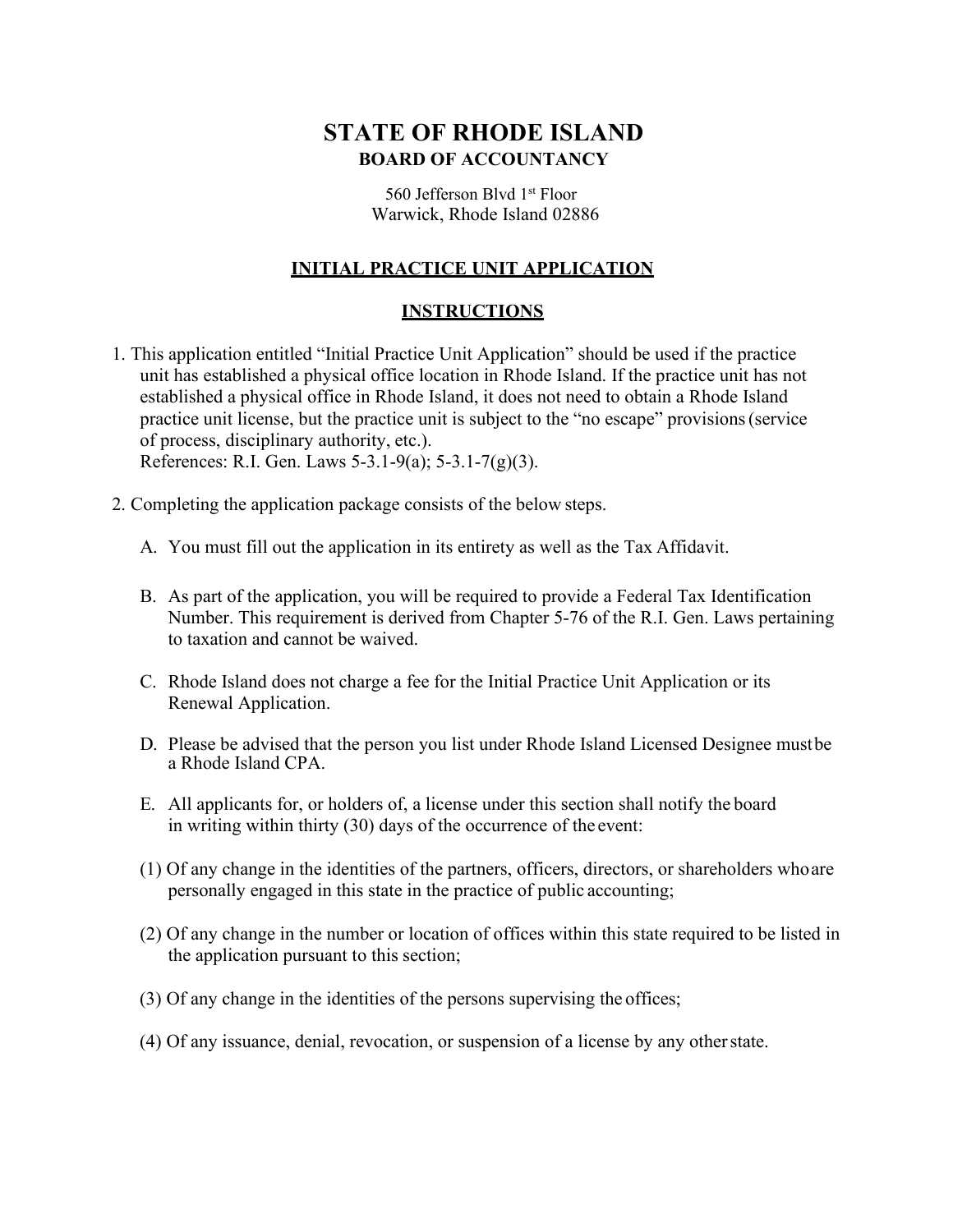- (5) Of a reduction below a majority of the ownership in the entity in terms of financial interests and voting rights
- F. To reference any of the R.I. Gen. Laws cited in this application, visi[t](http://webserver.rilin.state.ri.us/Statutes/) <http://webserver.rilin.state.ri.us/Statutes/>
- G. Additional information may be found at the Board of Accountancy's web page: <http://www.dbr.state.ri.us/divisions/accountancy/>
- H. Questions about this application may be directed to 401-462-9550 or by e-mail to [jovonna.bennett@dbr.ri.gov.](mailto:jovonna.bennett@dbr.ri.gov)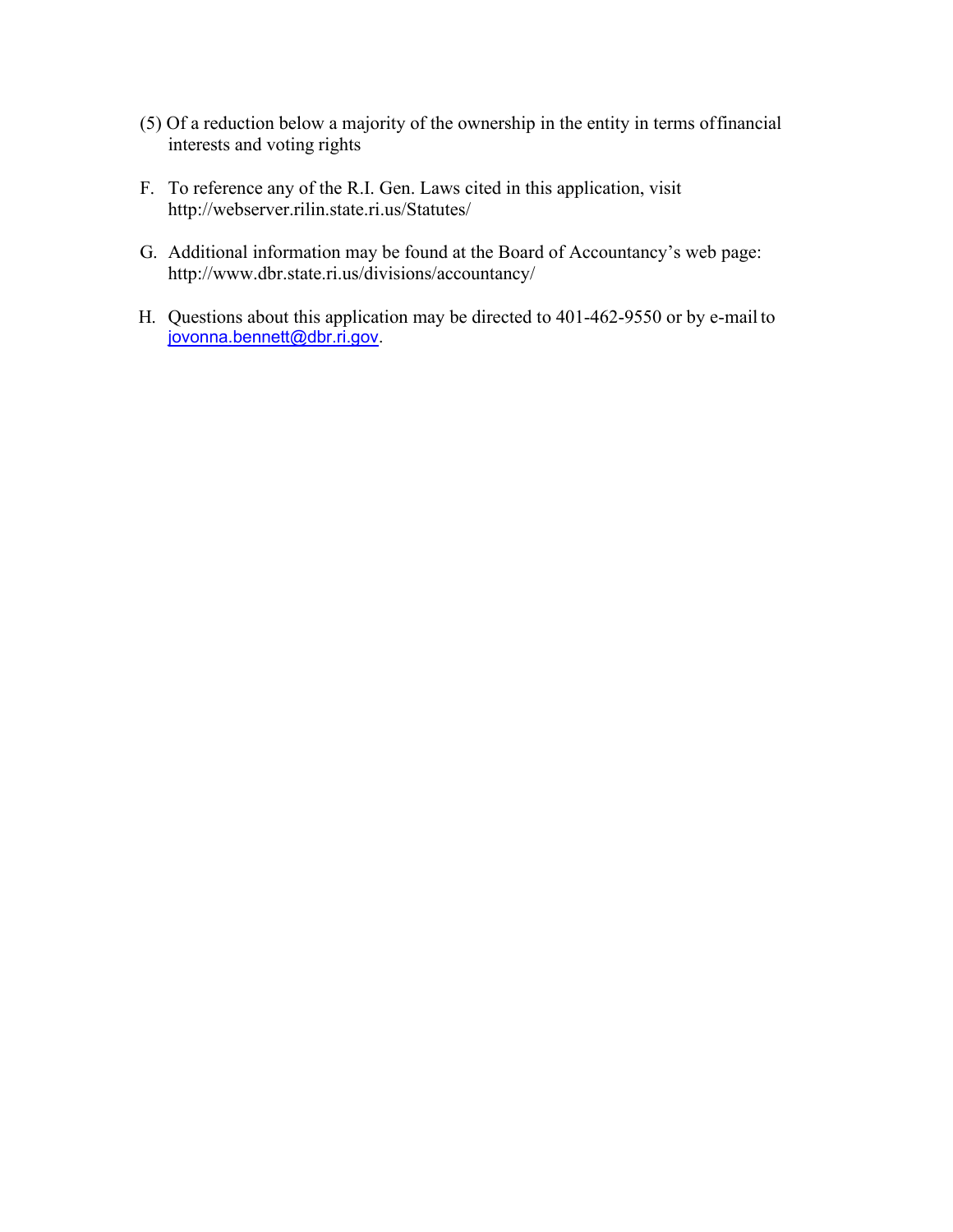## **State of Rhode Island Initial Practice Unit Application**

Rhode Island Board of Accountancy 560 Jefferson Blvd. 1st Floor Warwick, RI 02886 **Please Note:** All pages must be completed and returned before the application is processed.

| 1. FIRM INFORMATION<br>LICENSE#                                                  | 2. PRACTICE INFORMATION:                                                                                                                                                                             |
|----------------------------------------------------------------------------------|------------------------------------------------------------------------------------------------------------------------------------------------------------------------------------------------------|
| (If applicable)<br>(IF NAME CHANGE PLEASE PROVIDE NEW PRACTICE UNIT NAME BELOW)  | General Partnership                                                                                                                                                                                  |
| PRACTICE UNIT NAME                                                               | Limited Liability Company                                                                                                                                                                            |
|                                                                                  | $\mathcal{L}_{\mathcal{A}}$<br>Limited Liability Partnership                                                                                                                                         |
| <b>PRIMARY OFFICE ADDRESS:</b>                                                   | Professional Corporation                                                                                                                                                                             |
|                                                                                  | $\overline{\phantom{a}}$<br>Sole Proprietor                                                                                                                                                          |
| <b>Street Address</b>                                                            |                                                                                                                                                                                                      |
| Town/City<br><b>Zip Code</b><br><b>State</b>                                     | Provide your Practice Unit's FEIN (Federal Employment Identification Number), or<br>if vou<br>do not have a FEIN number issued by the federal government, please enter your                          |
| <b>Rhode Island Licensed Designee</b><br><b>CPA License No.:</b><br><b>State</b> | $\Gamma$ ax ID:                                                                                                                                                                                      |
| $PH No.$ $\left($ $\right)$ $Fax No.$ $\left($ $\right)$                         | Identify the services the Practice Unit plans to perform and circle:<br><b>Attestation Engagements</b><br>Agreed Upon Procedures<br>Reviews<br>Audits<br>Compilations Taxes<br>Management Consulting |
| Email:                                                                           | Financial Consulting                                                                                                                                                                                 |
| Fee: Rhode Island does not charge a fee for Practice Unit Applications           | Other:                                                                                                                                                                                               |

3. List all states in which Practice Unit holds a license and the license number (attach an addendum ifnecessary):

4. List all states in which Practice Unit has applied for a license (attach an addendum ifnecessary):

5. List all states in which Practice Unit has been denied, suspended, revoked, or has been disciplined (attach official documentation of disposition):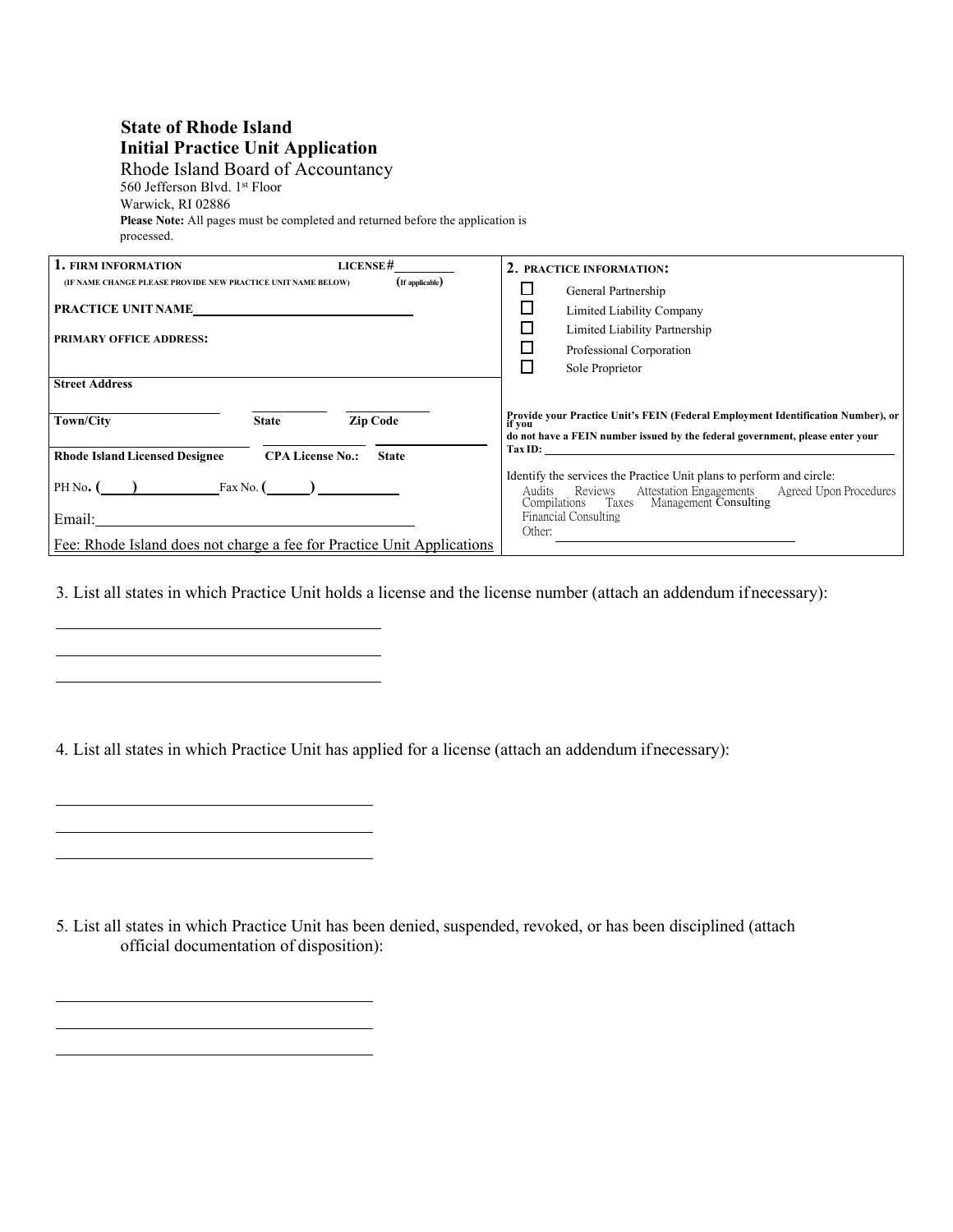6. List of licensed owners & non-licensed owners/ equity holders/shareholders (attach an addendum if necessary):

| Name of Owner(s): | <b>Percent Ownership</b> | State & Lic. No: (if applicable) |
|-------------------|--------------------------|----------------------------------|
|                   |                          |                                  |
|                   |                          |                                  |
|                   |                          |                                  |

7. The practice unit must complete either subsection (a) or (b).

#### *(a) Peer Review Exemption Certification:*

I hereby certify that this practice unit does not perform accounting or auditing engagements including but not limited to attest services, audits, reviews, compilations, forecasts, projections, or other special reports. As such, this practice unit is not subject to the peer review requirements set forth in RIGL § 5-  $3.1 - 10.$ 

Signature of Authorized Representative

or

#### *(b) SupervisionCertification*:

I hereby certify that all attest and compilation services, as defined in R.I.G.L. § 5-3.1-3, which are rendered by the practice unit in the State of Rhode Island are performed under the supervision of a licensee who currently holds a valid license issued by the Board or is in compliance with the substantial equivalency requirements set forth in R.I.G.L. § 5-3.1-7(g). Any individual licensee who performs or is responsible for supervising attest or compilation services and who signs or authorizes another person on behalf of the practice unit to sign reports on financial statements shall meet the competency requirements set forth in QC Section 40 – "The Personnel Management Element of a Practice Unit's System of Quality Control Competencies Required by a Practitioner-in-Charge of an Attest Engagement" of the Statements on Quality Control Standards contained in the Professional Standards issued by the American Institute of Certified Public Accountants. If you have selected this option, please fill out the next section for Peer Review Registration.

Signature of Authorized Representative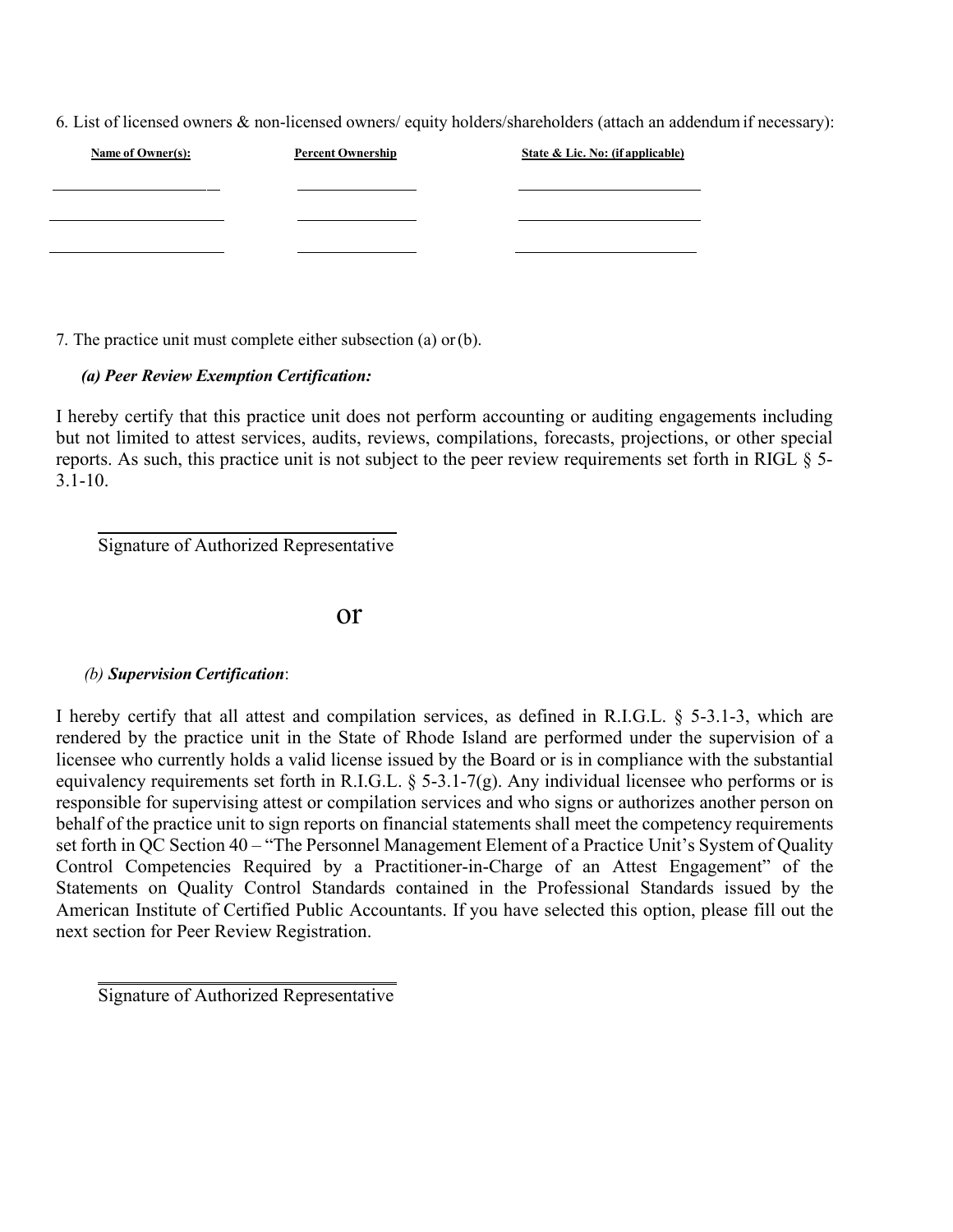Peer Review Registration:

Most recent Peer Review completed on

*In order to be issued a license for your practice unit, it is mandatory to enclose The Report, Letters of Comments and Letter of Response. All new Practice Unit must undergo a satisfactory peer review and submit documentation thereof upon renewal of this license. If this information is not included, this application will be returned as unacceptable.*

8. Malpractice Insurance Information *(*For *All* Practice Units, including peer review*exempt*)

Name of insurance company

Amount of coverage

Policy Number

*All practice units required to be licensed pursuant to R.I. Gen. Laws § 5-3.1-9 shall maintain malpractice insurance in the amount of at least \$250,000 as a condition of licensing. This insurance requirement became effective July 1, 2006.* 

<https://rules.sos.ri.gov/regulations/part/400-00-00-1>

## **COMPLIANCE ACKNOWLEDGEMENT**

I acknowledge that the Practice Unit, supervising CPAs, and employees/agents are responsible for becoming familiar with and complying with the provisions of the Rhode Island General Laws and regulations of the Board of Accountancy governing the practice of accountancy in Rhode Island. With respect to firm formation and composition, I acknowledge that a duly authorized representative of the Practice Unit has read and reviewed R.I. Gen. Laws § 5-3.1-9 to assure that that the firm structure meets the Rhode Island statutory requirements.

<http://webserver.rilin.state.ri.us/Statutes/TITLE5/5-3.1/5-3.1-9.HTM>

Date: Signature:

## **ATTESTATION OF TRUTH AND ACCURACY**

I attest under penalty of perjury to the truth and accuracy of all statements, answers and representations made in this application.

Date: Signature: Signature: